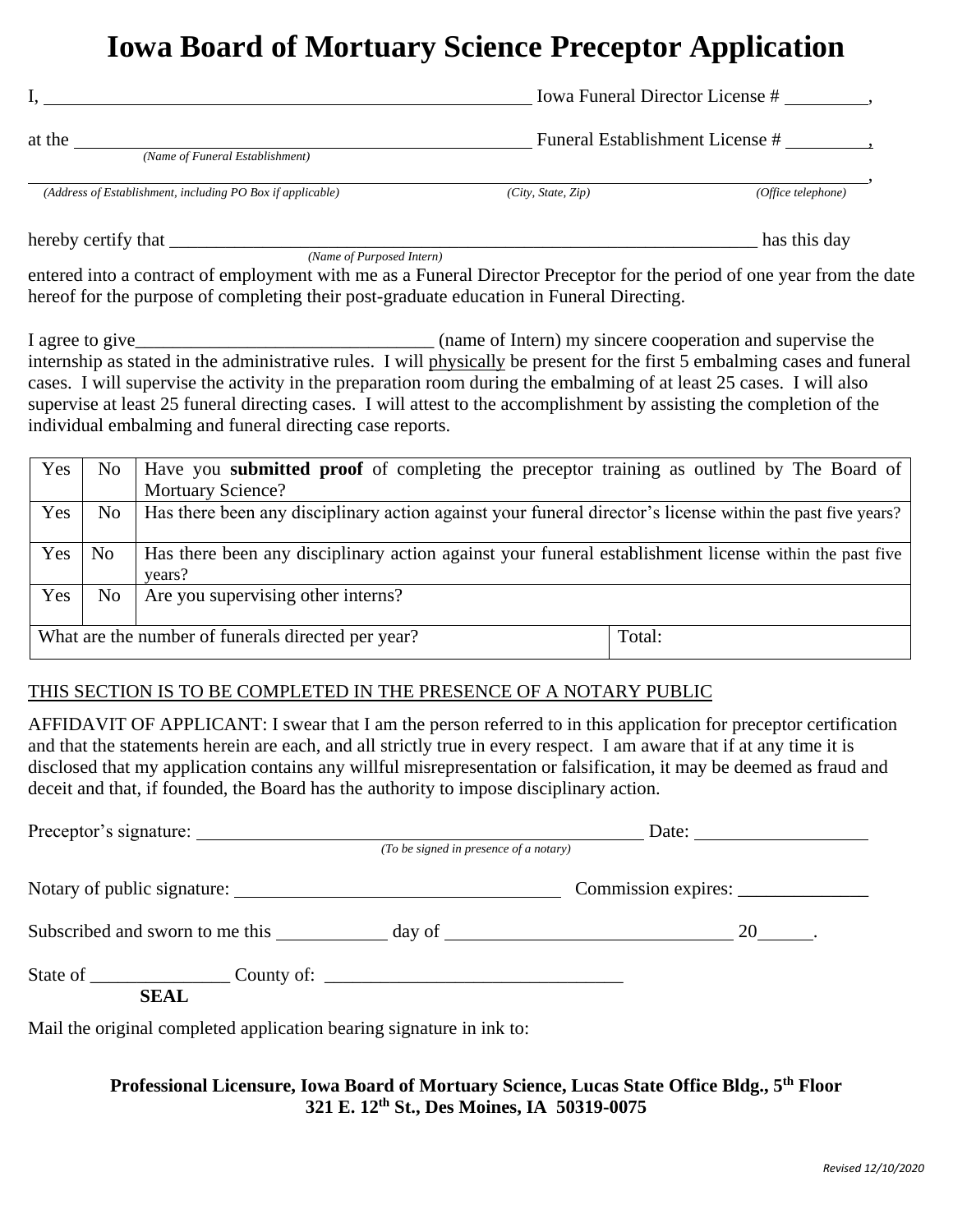## **645—101.3(147,156) Internship and preceptorship.**

### **101.3(1) Internship.**

a. The intern must serve a minimum of one year of internship under the direct supervision of an Iowa board-certified preceptor. The beginning and ending dates of the internship shall be indicated on the internship certificate. The intern shall engage in the practice of mortuary science only during the time indicated on the internship certificate.

b. The intern shall, during the internship, be a full-time employee with the funeral establishment at the site of internship except as provided in paragraph  $101.3(2)$ "i."

c. No licensed funeral director shall permit any person in the funeral director's employ or under the funeral director's supervision or control to serve an internship in funeral directing unless that person has a certificate of registration as a registered intern from the department of public health. The registration shall be posted in a conspicuous place in the intern's primary place of practice.

d. Registered interns shall not advertise or hold themselves out as funeral directors or use the degree F.D. or any other title or abbreviation indicating that the intern is a funeral director.

e. The intern shall, during the internship, complete the requirements outlined in subrule 101.3(3), including to embalm not fewer than 25 human remains and direct or assist in the direction of not fewer than 25 funerals under the direct supervision of the certified preceptor and to submit reports on forms furnished by the department of public health. Work on the first 5 embalming cases, first 5 funeral arrangements, and first 5 funeral or memorial services must be completed in the physical presence of the preceptor. The first 12 embalming cases and the first 12 funeral case reports must be completed and submitted by the completion of the sixth month of the internship.

f. Before being eligible for licensure, the intern must have filed the 25 completed embalming and funeral directing case reports and a 6-month and a 12-month evaluation form with the department of public health. These reports shall be answered in full and signed by both the intern and preceptor.

g. When, for any valid reason, the board determines that the education a registered intern is receiving under the supervision of the present preceptor might be detrimental to the intern or the profession at large, the intern may be required to serve the remainder of the internship under the supervision of a licensed funeral director who is approved by the board.

h. The length of an internship may be extended if the board determines that the intern requires additional time or supervision in order to meet the minimum proficiency in the practice of mortuary science.

i. The board views a one-year internship completed in a consecutive 12-month period as the best training option. If an internship is interrupted, the internship must be completed within 24 months of the date it started in order to be readily accepted by the board. Internships that are not completed within 24 months shall be preapproved by the board on such terms as the board deems reasonable under the circumstances. The board may require any or all of the following:

(1) Completion of a college course or continuing education course covering mortuary science laws and rules;

(2) Additional case reports;

(3) Extension of an internship up to an additional 12 months depending on such factors as the number of months completed during the internship, length of time that has lapsed since the intern was actively involved in the internship program, and the experience attained by the intern.

j. Application for change of preceptor or any other alteration must be made in writing and approval granted by the board before the status of the intern is altered.

k. The intern shall complete on a form provided by the board a confidential evaluation of the preceptorship program at the end of the internship. This form shall be submitted before a funeral director license is issued to the intern.

l. The intern must be approved and licensed following a successful internship before the intern may practice mortuary science.

### **101.3(2) Preceptorship.**

a. A preceptor must have completed a training course within five years prior to accepting an intern. This training course shall cover Iowa law and rule content areas including, but not limited to, Iowa law and rules governing licensure and the practice of mortuary science and human resource issues. The training course may be counted toward the continuing education hours required for the licensure biennium in which the training course was completed.

b. Any duly Iowa-licensed funeral director who has been practicing for a minimum of five years and who has not had any formal disciplinary action within the past five years with the board of mortuary science and has completed a preceptor training course detailed in paragraph 101.3(2)"a" will be eligible to be a preceptor.

c. The preceptor shall be affiliated with a funeral establishment that has not had any formal disciplinary action within the past five years.

d. The preceptor shall certify that the intern engages in the practice of mortuary science only during the time frame designated on the official intern certificate.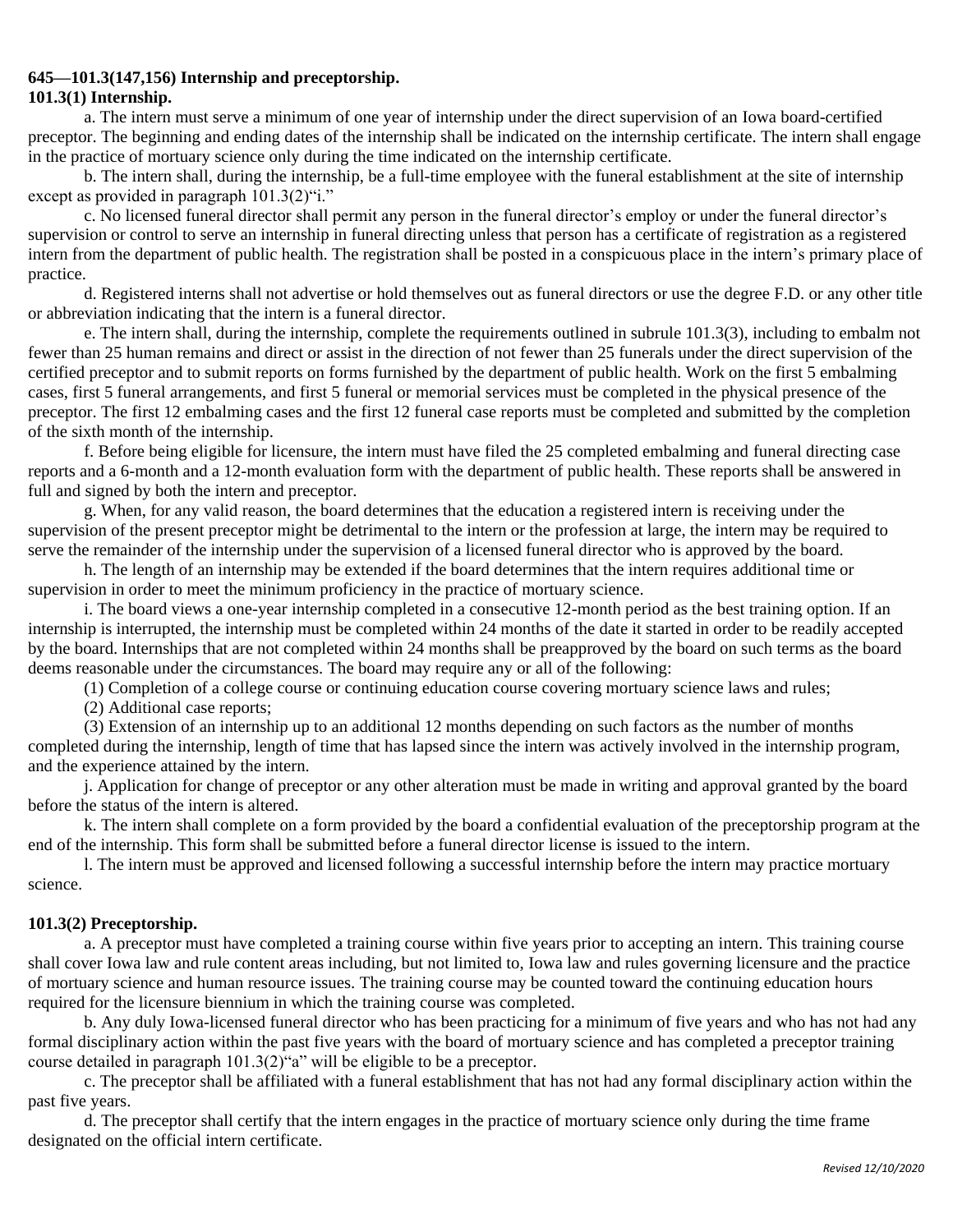e. A preceptor's duties shall include the following:

(1) Ensure the intern completes the training program outlined in subrule 101.3(3);

(2) Be physically present and supervise the first five embalming cases, first five funeral arrangements, and first five funeral or memorial services;

(3) Familiarize the intern in the areas specified by the preceptor training outline;

(4) Read, add appropriate comments to, and sign each of the 25 embalming reports and the 25 funeral directing reports completed by the intern;

(5) Complete a written six-month report of the intern on a form provided by the board. This report is to be reviewed with and signed by the intern and submitted to the board before the end of the seventh month; and

(6) At the end of the internship, complete a confidential evaluation of the intern on a form provided by the board. This evaluation shall be submitted within two weeks of the end of the internship. The 12-month report shall be submitted to the board for review and approval prior to the board's approval of the intern for licensure.

f. Failure of a preceptor to fulfill the requirements set forth by the board, including failure to remit the required six-month progress report, as well as the final evaluation, shall result in an investigation of the preceptor by the board and may result in actions which may include, but not be limited to, the loss of preceptor status for current and future interns or discipline or both.

g. If a preceptor does not serve the entire year, the board will evaluate the situation; and if a certified preceptor is not available, a licensed funeral director may serve with the approval of the board.

h. No licensed funeral director or licensed funeral establishment shall have more than one intern funeral director for the first 100 human remains embalmed or funerals conducted per year, and with a maximum of two interns per funeral establishment.

i. With prior board approval, an intern may serve under the supervision of more than one preceptor under the following terms and conditions:

(1) A single preceptor must act in the role of the primary preceptor.

(2) The primary preceptor is responsible for coordinating all intern training and activities.

(3) The intern shall be a full-time employee of the funeral establishment of the primary preceptor; however, compensation may be shared between preceptors.

(4) The primary preceptor may make arrangements with a maximum of two additional preceptors to share preceptor responsibilities for such purposes as providing an intern with a higher-volume practice or a broader range of intern experiences.

(5) Each preceptor shall be individually responsible for directly supervising the intern's activities performed under the preceptor's guidance, but the primary preceptor remains responsible for coordinating the intern's activities and submitting all forms to the board.

### **101.3(3) Intern training requirements.**

a. The board-approved preceptor shall ensure that the intern is knowledgeable of each of the following items during the internship:

(1) The requirements of the Federal Trade Commission Funeral Rule.

(2) The requirements of the Occupational Safety and Health Act.

(3) The requirements of the Americans with Disabilities Act.

(4) The benefits of the Social Security and Veterans Health Administrations.

(5) The requirements of Iowa funeral law and forms (for example, preneed in Iowa Code chapter 523A, death certificates and Iowa burial transit permits in Iowa Code chapter 144, authorized person in Iowa Code chapter 144C, Iowa department of public health's law and rules governing funeral practice, and the board's laws and rules).

b. The board-approved preceptor shall ensure that the intern performs each of the following under the preceptor's direct supervision:

(1) Assists with or performs a minimum of 10 transfers of human remains.

(2) Performs 25 embalmings of human remains to include:

- 1. Obtaining permission to embalm.
- 2. Placement of human remains on preparation table.
- 3. Pre-embalming analysis.
- 4. Primary disinfection.
- 5. Setting features.
- 6. Selection of injection/drainage sites and raising those vessels.
- 7. Selection and mixing of embalming chemicals and operation of the embalming machine.
- 8. Injection and drainage methods.
- 9. Cavity treatment.
- 10. Suturing techniques.
- (3) Prepares a minimum of 10 human remains for viewing to include:
- 1. Dressing.